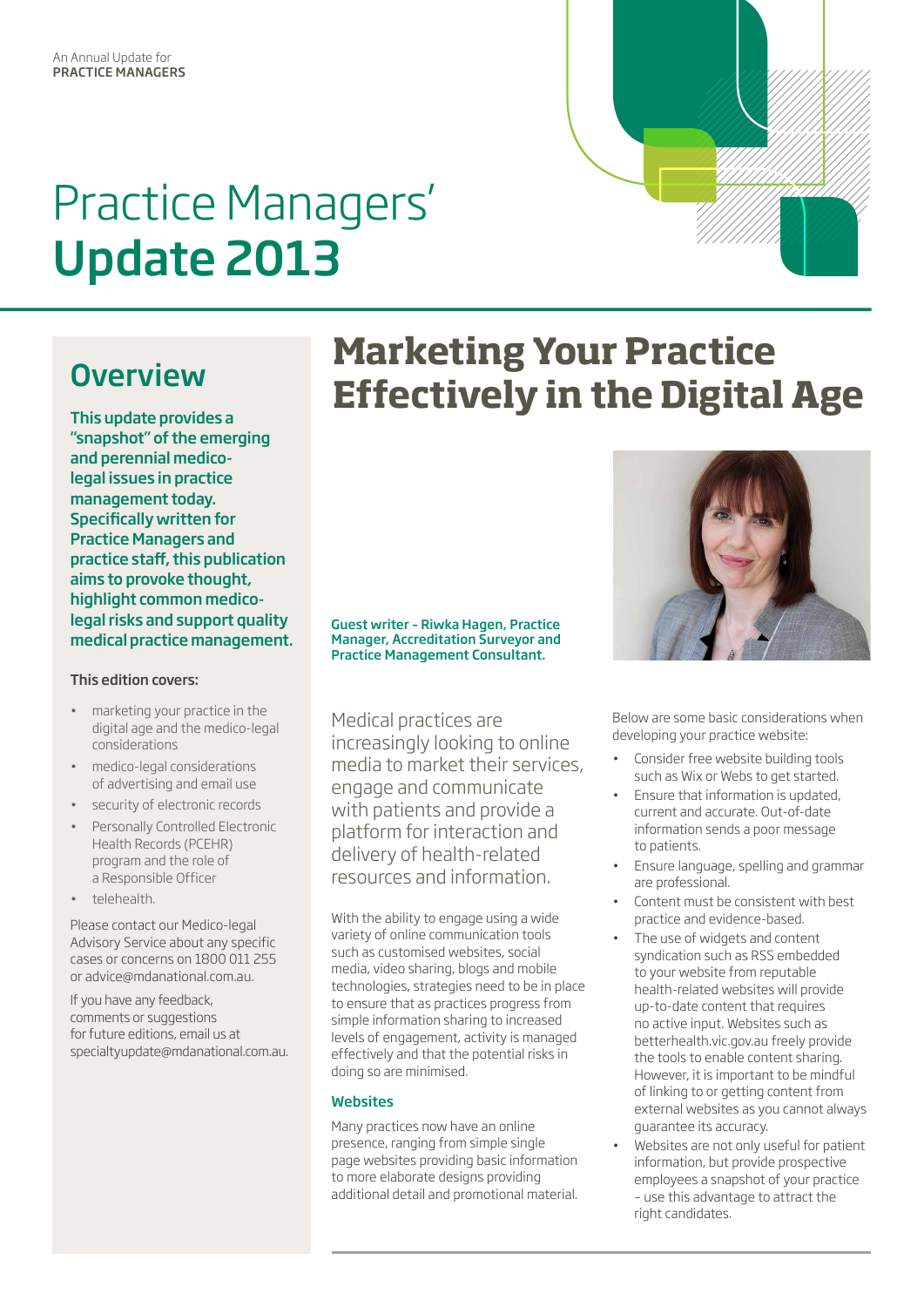### Your practice website – medico-legal considerations

It is important to be familiar with and adhere to the Medical Board of Australia's *Guidelines for advertising of regulated health services*. The relevant section of the National Law states that health services must NOT be advertised in a way that:

- is false, misleading or deceptive or is likely to be misleading or deceptive
- offers a gift, discount, or other inducement to attract a person to use the service or business, unless it is also states the terms and conditions of the offer
- includes testimonials or purported testimonials about a service or a business
- directly or indirectly encourages the indiscriminate or unnecessary use of regulated health services i.e. encourages inappropriate, unnecessary or excessive use of the health service; for example to "achieve the look you want".

Be especially careful of using "before and after photos" as they must be:

- of a real patient and you must have the patient's consent to use them
- as similar as possible in the set up e.g. the same lighting, background and distance from camera
- have the procedure as the only change for the person being photographed.

Read the Medical Board of Australia's *Guidelines for advertising of regulated health services* in full at medicalboard.gov.au/Codes-Guidelines-Policies.aspx. It is also advisable to check if the College which your practice is associated with provides website standards or guidelines that you also must comply with.

Additionally, the Therapeutic Goods Administration (TGA) also places restrictions on advertising certain medications, for example, names of drugs such as Botox and fillers cannot be used.

Always seek advice about any medico-legal concerns associated with your website from MDA National. **Get educated about the risks and consequences of social media before you implement any strategies for your practice.**

### Social media

Embarking on a social media presence such as Facebook or Twitter can allow practices to engage on a new level, especially with younger patients who are most fluent with these platforms. Use of such media allows for far more direct engagement and as a result, also requires a different level of interaction and involvement. A Facebook page is easy to create but requires constant monitoring to prevent stagnation and to ensure interaction remains appropriate and professional at all times.

There are four key attributes of social media channels that are believed to make them highly effective as health communication tools.

- Personalisation content tailored to individual needs.
- Presentation timely and relevant content accessible in multiple formats and contexts.
- • Participation partners and the public who contribute content in meaningful ways.
- Viral effect many social media channels facilitate social engagement, viral exchange of information and trust.

One of the pitfalls of social media is the potential for negative publicity to occur quickly when a disgruntled patient decides to air their grievances, on for example, the practice's Facebook page. The fall-out from such events can be devastating for the practice and difficult to control. It is recommended that engagement with the public via Facebook or Twitter remains generic in nature – provision of health articles of interest and broad outline of services offered – and that direct interaction

Questions or comments? Email us at specialtyupdate@mdanational.com.au. with the public is restricted to general comments only. A public reminder that the Facebook page should not be used for asking questions that relate to individual health concerns or service issues will set the scene for appropriate interaction. Posts by the public that are deemed to breach privacy rules should be removed immediately and responded to privately.

Although a social media presence has the capability to vastly improve communication with patients and clients, it clearly requires far more active management and therefore should not be undertaken unless this vigilance can be maintained. Professional standards must apply in the creation and management of social media.

### Social media – hints and tips

- • Maintain confidentiality and privacy laws, before making a post. If putting up a picture, ensure that the patient is completely de-identified or that you have their consent.
- Present information in an unbiased, evidence-based context and do not make unsubstantiated claims.
- Do not use your own Facebook/ Twitter account to market the practice – have very separate personal and professional online identities.
- Facebook ensure relevant privacy settings, and only allow a designated page administrator to post content. Settings can also be modified so that before a post is added to your page the page administrator can review it.
- Post or update regularly to improve your search engine ranking (search results on search engines such as Google).
- • Get educated about the risks and consequences of social media before you implement any strategies for your practice.
- If you receive a complaint or negative feedback through your social media channels, or you have any other medico-legal concerns relating to social media contact MDA National to obtain advice on how to deal with it.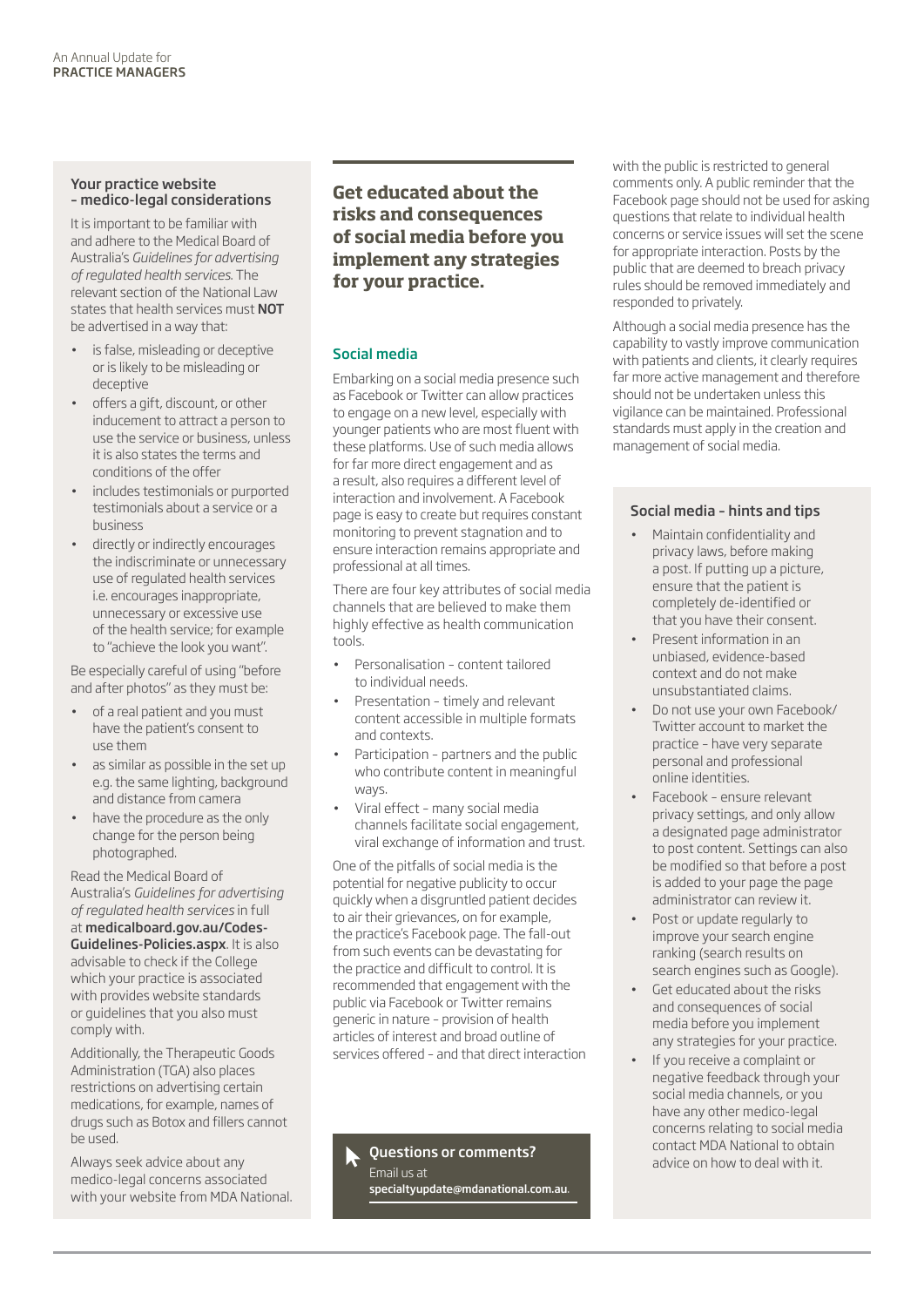Familiarise yourself with and adhere to:

- • The Medical Board of Australia's *Guidelines for advertising of regulated heath services* available at: medicalboard.gov.au/Codes-Guidelines-Policies.aspx
- • The Australian Medical Association, New Zealand Medical Association, New Zealand Medical Students' Association and Australian Medical Students' Association *Social Media and the Medical Profession. A Guide to Online Professionalism for Medical Practitioners and Medical Students*. Available at ama.com. au/social-media-and-medicalprofession.

### Summary points

- Assess time, cost and expertise before undertaking online activities.
- Ensure you have appropriate technology and support.
- Be aware of the pitfalls of online presence.
- Adhere to the Medical Board of Australia's *Guidelines for advertising of regulated health services*, relevant College and Practice Accreditation Standards requirements.
- Ensure patient privacy and confidentiality are maintained at all times.
- Keep online information updated and current at all times.
- Use online tools not only to engage with patients, but to provide a marketing advantage to attract service providers.
- Be careful of other websites that the practice website is linked to as it is difficult to guarantee the accuracy of content of those sites.

Always seek advice about any medicolegal concerns in relation to marketing your practice from MDA National.

Riwka Hagen has over 18 years' experience in practice management. She is a Practice Manager, Accreditation Surveyor with AGPAL and provides medical practice advisory, consultancy and training services through *Medical Business Services*.

## **Telehealth**

Telehealth covers a wide variety of delivery methods and is becoming more common across the healthcare spectrum. Telehealth consultations are not always appropriate and it is up to the medical practitioner to determine its suitability.

The following tips may assist if your practice uses or is considering implementing telehealth:

- Choose or ensure existing equipment such as computers are suitable for telehealth. In order to claim under the Medicare Benefits Schedule for a telehealth consultation, audio and visual capability is required.<sup>1</sup>
- Choose a system that maximises privacy and security of information before, during and after the telehealth consultation. Skype™ is not recommended due to security concerns.
- Ensure equipment is well maintained; for instance, regularly reviewed by a reputable information technology provider and ensure current antivirus/antimalware and firewalls are in place.
- Consider using a computer for visual purposes but a telephone line for audio. This helps with visual quality and enhances privacy/security.
- **Check that the patient's record has** a signed written consent prior to the initial telehealth consultation. It is essential that the patient consents to a telehealth consultation before the consultation commences.

#### Patient information pack

A patient information pack containing a brochure and consent form which can be sent out or given to the patient prior to a consultation is useful to inform the patient.

The brochure could cover:

- What the telehealth consultation is and its benefits and restrictions.
- What is involved and how to prepare, particularly if photographs need to be taken.
- The importance of visual and audio privacy at the patient's end and how to address issues.
- The associated costs.
- That consent to take part in telehealth consultations can be withdrawn at any time.
- The requirement that recording of consultations is not accepted, even by the patient. The doctor may, with the express consent of the patient, record a portion of the consult e.g. if the patient has a wound or gait/ movement concerns.

### Sample consent forms can be found at:

Queensland Health at health.qld.gov.au/ telehealth/docs/pat\_consent\_form.pdf.

1 *Medicare Australia. Telehealth Frequently Asked Questions.*

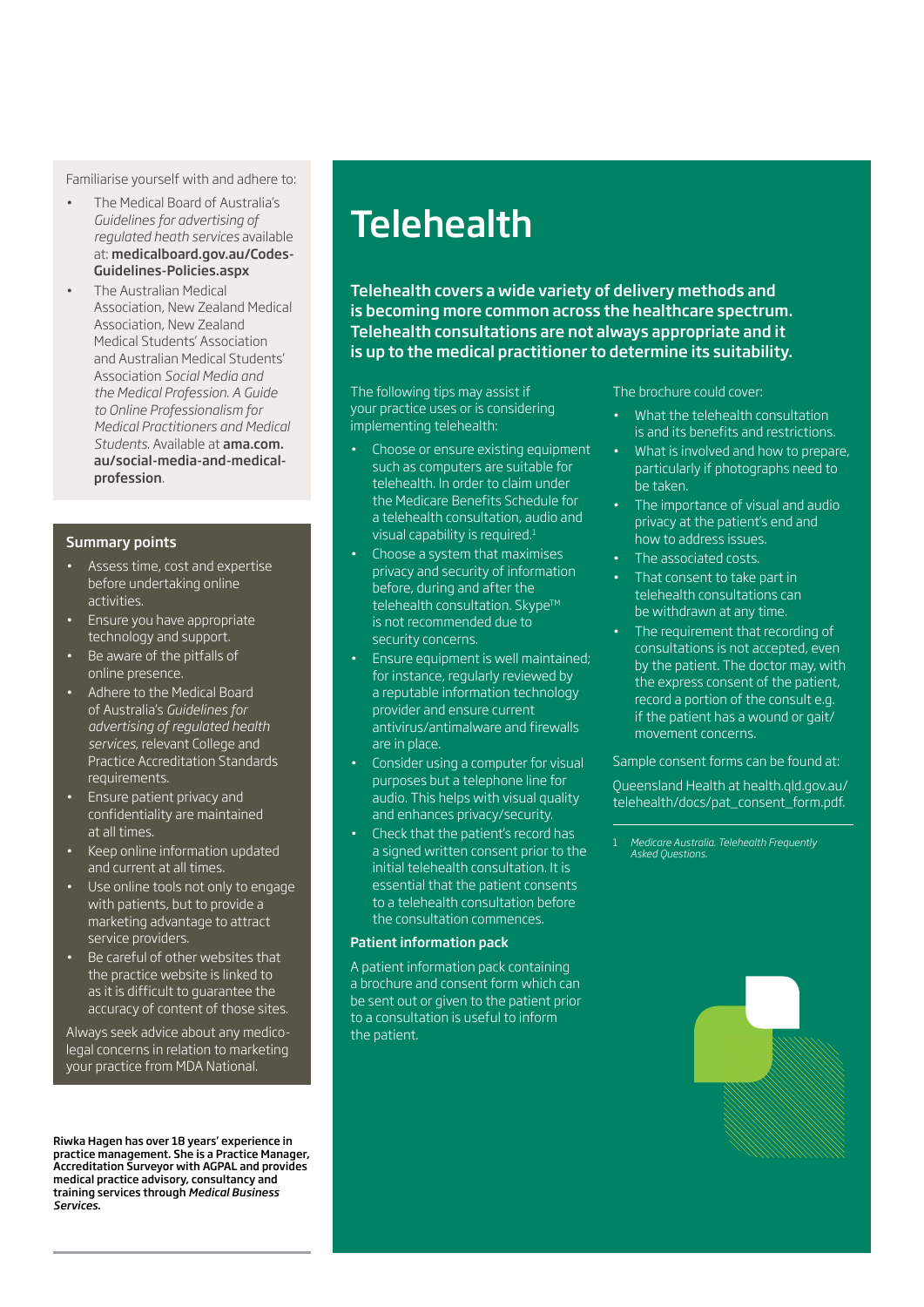### Personally Controlled Electronic Health Records Program

# **The Role of a Responsible Officer**

For any medical practice that wants to participate in Personally Controlled Electronic Health Records (PCEHR) a raft of practice based roles have been created to facilitate the program. However, for Practice Managers, there are some key aspects to be aware of.

### What is a Responsible Officer?

The practice is required to appoint a person to be responsible for interactions between the practice and the Systems Operator (the Department of Health and Ageing) in the PCEHR system.

The role of the Responsible Officer is to:1

- Register the practice to obtain a Healthcare Provider Identifier – Organisation number.
- Register the practice to participate in the PCEHR program.
- Be accountable for the practice's interactions with the PCEHR program.
- Be accountable for and oversee the setting of access levels for different levels of staff likely to need access to the system including healthcare providers and administrative staff.
- Be accountable for staff who will conduct administrative tasks associated with the PCEHR or perform those tasks in a stand-alone practice.
- Appoint a staff member to be the Organisation Maintenance Officer and link each practice in a network of practices with the PCEHR system or alternatively, perform the duties of the practices' Maintenance Officer in a stand-alone practice.

Further information about the practice based roles required for PCEHR and, in particular, the Responsible Officer can be accessed from the Department of Health and Ageing eHealth website: publiclearning.ehealth. gov.au/hcp/how-do-we-get-ready/ getting-your-practice-ready/.

### What are the risks for Practice Managers?

As the Practice Manager and Responsible Officer you need to be aware of the risks associated with:

- inappropriate access to the PCEHR system if security levels are not set appropriately
- failure to have adequate systems in place to monitor breaches of the system and therefore the agreement with the Department of Health and Ageing
- lack of appropriate staff training and supervision
- poorly maintained information technology systems which can result in unauthorised external access (hacking)
- lack of personal awareness of the ramifications associated with being a Responsible Officer for a network of practices.

### How to minimise the risks?

To minimise the risks you should:

- • Fully investigate the expectations associated with being the Responsible Officer before accepting the role, including obtaining advice from MDA National.
- If you are not the designated Responsible Officer you should not perform any of the functions of the Responsible Officer. The Responsible Officer must undertake these tasks and not delegate them.
- Conduct a review of information technology systems, policy and procedures and staff training prior to registration with the PCEHR system.
- Implement changes identified in the review.

1 *Medicare Responsible Officer User Guide*. Available at: medicareaustralia.gov.au/provider/health-identifier/ files/his-responsible-officer-user-guide.pdf.

### Bonus Material

Is Your Practice Invisible?

*Although not seen as a traditional avenue of marketing, medical practices are becoming increasingly aware of the importance of a powerful online presence. Research now confirms that nine out of ten people use an online search to find a local business.1*

Tristan Bond from Healthcare Business Coaching and author of *7 Steps to Unlimited Patients: How to Build a* 

*Multi-Million Dollar Practice the Easy Way* outlines five simple tips for developing and maintaining a successful practice website.

To read the article in full visit

### defenceupdate.mdanational.com.au/ pmupdatebonus.

<sup>1</sup> *WebVisible with Neilson Rating. Why search matters to local businesses. Available at: c.ymcdn. com/sites/www.sempo.org/resource/resmgr/Docs/ why\_search\_matters\_to\_local.pdf.*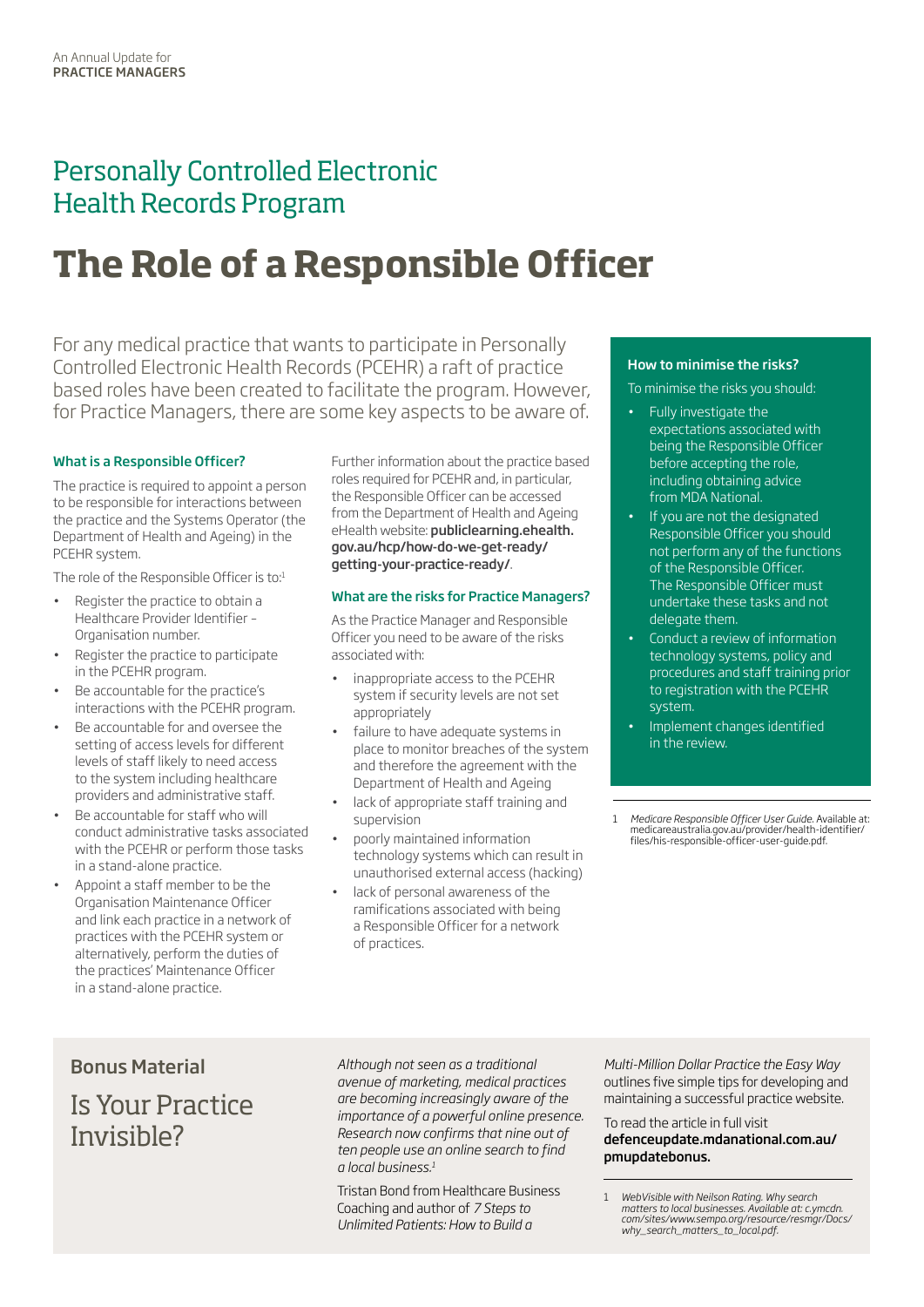

# Security of Electronic Records

As a Practice Manager for a busy practice, you sit down at the practice computer one morning, and an alert flashes up on the screen – your computer has been hacked and your patient records encrypted. A ransom of several thousand dollars is demanded before the hackers will decrypt your records to enable access.

Cyber-crime is not new but targeting health practices is an emerging risk. After the hacking and ransom of a Gold Coast medical centre's records in December 2012, this issue became known to doctors and public alike. Media sources stated that there had been 11 similar incidents in Queensland alone during 2012.<sup>1</sup>

### Practice Manager's role in prevention:

There are simple but preventative actions that can be taken to minimise the risk of data loss:<sup>2</sup>

- maintain appropriate security measures (including firewall/antivirus software)
- have an adequate computer backup system
- ensure appropriate technical support
- formulate a disaster recovery/business continuity plan (in a worst case scenario, what will you do to ensure you are able to maintain continuity of care and recover your lost data and records).

An excellent resource is the Royal Australian College of General Practitioner's (RACGP) *Computer and Information Standards* and although general practice focused, these standards are easily applicable to any medical practice.

Adequate, reliable and timely database backup is critical. How frequently you back up your records will limit the amount of data that cannot be recovered. Backups need to be securely stored off-site and regularly tested for integrity.

### Dealing with a privacy breach following a hacking incident

In the event that practice records are hacked and records accessed by the intruder, this will constitute a breach of privacy. From March 2014 with changes to the *Privacy Act 1988* (Cth), significant civil penalties may apply for these kinds of breaches.<sup>3</sup> Therefore, it is important that as a Practice Manager you should:

- instigate the practice business continuity/disaster recovery plan immediately
- contact Medicare, and other agencies involved in patient care
- contact the practice indemnity insurer and seek further assistance, including when and how to contact patients.

The Office of the Australian Information Commissioner (OAIC) has a helpful guide discussing how such a data breach can be addressed.4

The OAIC considers there are four steps to respond to a major data and privacy breach:<sup>5</sup>

- (1) containment and assessment
- (2) evaluation of risks associated with the breach
- (3) notification (not mandatory at present but this is being considered and may result in an investigation by the OAIC)
- (4) prevention.

Data loss and privacy breaches are serious matters. Irrespective of the cause, they can result in significant disruption to the practice and result in claims, complaints and investigations. The key to limiting the impact is prevention.

### Recovery

In the event of data loss, it is critical to know where your most recent backup is located. Loss of records cover is provided under the MDA National Insurance's Practice Indemnity Policy and Professional Indemnity Insurance Policy, and includes indemnification for reasonable costs and expenses incurred in recovering documents, subject to the terms and conditions of the policies.

For more information about our Practice Indemnity Policy including why a practice needs its own indemnity policy see the "Snapshot" section on the back page of this update.

1 goldcoast.com.au/article/2012/12/10/443366\_goldcoast-news.html.

- 2 racgp.org.au/your-practice/standards/ciss/.
- 3 Federal Court proceedings brought by the Privacy Commissioner can award civil penalties of up to \$340,000 for serious or repeated breaches of the Privacy Act. These changes will commence on 12 March 2014 following changes to the *Privacy Act 1988* (Cth) by the *Privacy Amendment (Enhancing Privacy Protection) Act 2012* (Cth).
- 4 oaic.gov.au/publications/guidelines/privacy\_guidance/ data\_breach\_notification\_guide\_april2012.html.
- 5 oaic.gov.au/privacy/privacy-resources/privacy-guides/ data-breach-notification-a-guide-to-handling-personal-information-security-breaches.

**Adequate, reliable and timely database backup is critical. How frequently you back up your records will limit the amount of data that cannot be recovered.**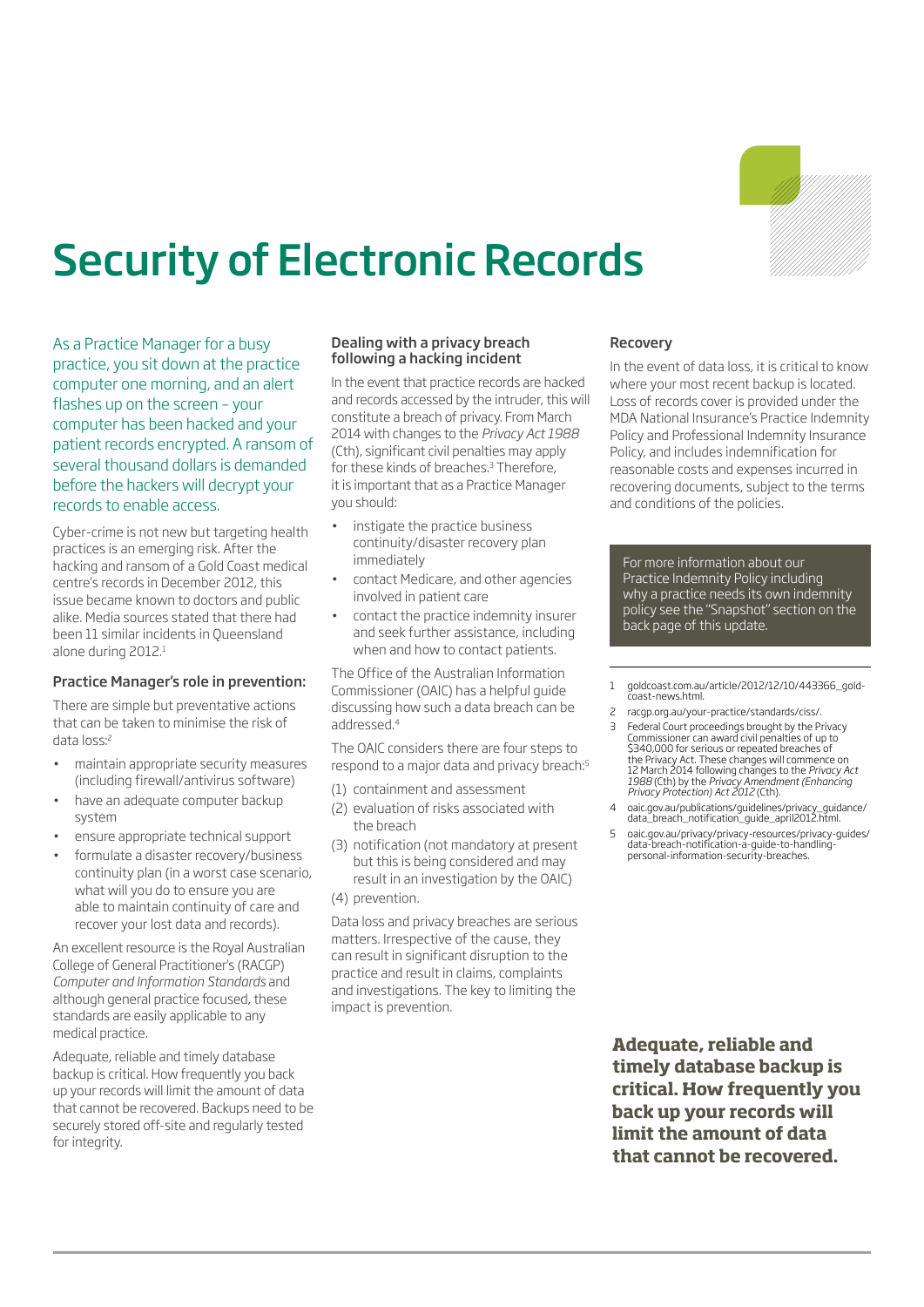### Medico-legal CASE STUDY

This case study outlines the importance of understanding the guidelines associated with advertising medical practices and how to avoid breaching privacy and confidentiality with the use of email.

A practice decides that it is time to "get online". The practitioners assign the responsibility of the practice website to the Practice Manager with some support from one of the doctors, Dr A.

The Practice Manager attends a marketing workshop. Following the workshop, she puts together a plan for developing a website and a Facebook page. She has a brief meeting with Dr A to discuss her ideas. Dr A vaguely mentions reading about advertising guidelines for medical practices but isn't sure if they apply to all specialities. He gives the Practice Manager the go ahead to employ an advertising agency to develop the website and Facebook page as per her plans.

The website and Facebook page are launched and a 10% discount on procedures is offered for a month. The Practice Manager asks the Administration Assistant to send an email to the practice's patients to "like" the practice's Facebook page and receive a discount on their next treatment. The email is successfully delivered but unfortunately includes all the recipients' email addresses within the message.

A furious patient contacts the practice the next day saying the practice has breached her confidentiality. Another patient complained that she received an email advertising health supplements referencing the email from the practice as the source of contact.

The Practice Principal asks the Practice Manager to explain what went wrong.

### Medico-legal issues

- • Inappropriate delegation of responsibility to the Practice Manager.
- Inadequate supervision of staff.
- Inappropriate advertising.
- Breach of privacy and confidentiality.

### Minimising the risks with advertising

Practice Managers are often heavily involved in the marketing and advertising of the practice. However it is important to remember the final decisions and sign off lie with the medical practitioners –The Medical Board of Australia's *Guidelines for Advertising of regulated health services* (the Guidelines) strictly state this responsibility is with medical practitioners and it cannot be delegated to another party or to an agency.<sup>1</sup>

As the Practice Manager you should however be familiar with what can and can't appear on a practice website and other advertising material.

These are:<sup>1</sup>

- Practitioners' qualifications can be listed, but particular care needs to be taken to avoid the use of statements such as the "best surgeon in town".
- Testimonials are prohibited.
- Offers that are likely to encourage indiscriminate or overuse of medical services cannot be used.
- There are specific requirements for the use of before and after photographs.

Where a surgical or invasive procedure is advertised directly to the public, the advertisement must include a clearly visible warning as specified in the Guidelines.

A registered health practitioner, or a business providing a regulated health service, whose advertising breaches the National Law, may be liable for a \$5,000 penalty (for an individual) or \$10,000 (for a body corporate). The relevant National Board may also decide to manage a practitioner's persistent breach of the National Law through its conduct, health or performance pathways, which may include placing restrictions on an individual's registration and their ability to practise.

The Therapeutic Goods Administration<sup>2</sup> also governs medical advertising and prevents the naming of particular medications such as dermal fillers. Consumer protection laws also cover advertising to prevent misleading or deceptive advertisements.3

### Privacy and confidentiality and lack of staff supervision

Breaching patient privacy and confidentiality can have significant impact for Practice Managers. It is possible that as an individual, the Practice Manager could be held accountable and receive a fine of up to \$300,000 if found guilty of a serious breach.4

Therefore, as a Practice Manager you should ensure that:

- Staff receive adequate training as part of their induction on confidentiality and privacy.
- Staff sign confidentiality agreements on commencement.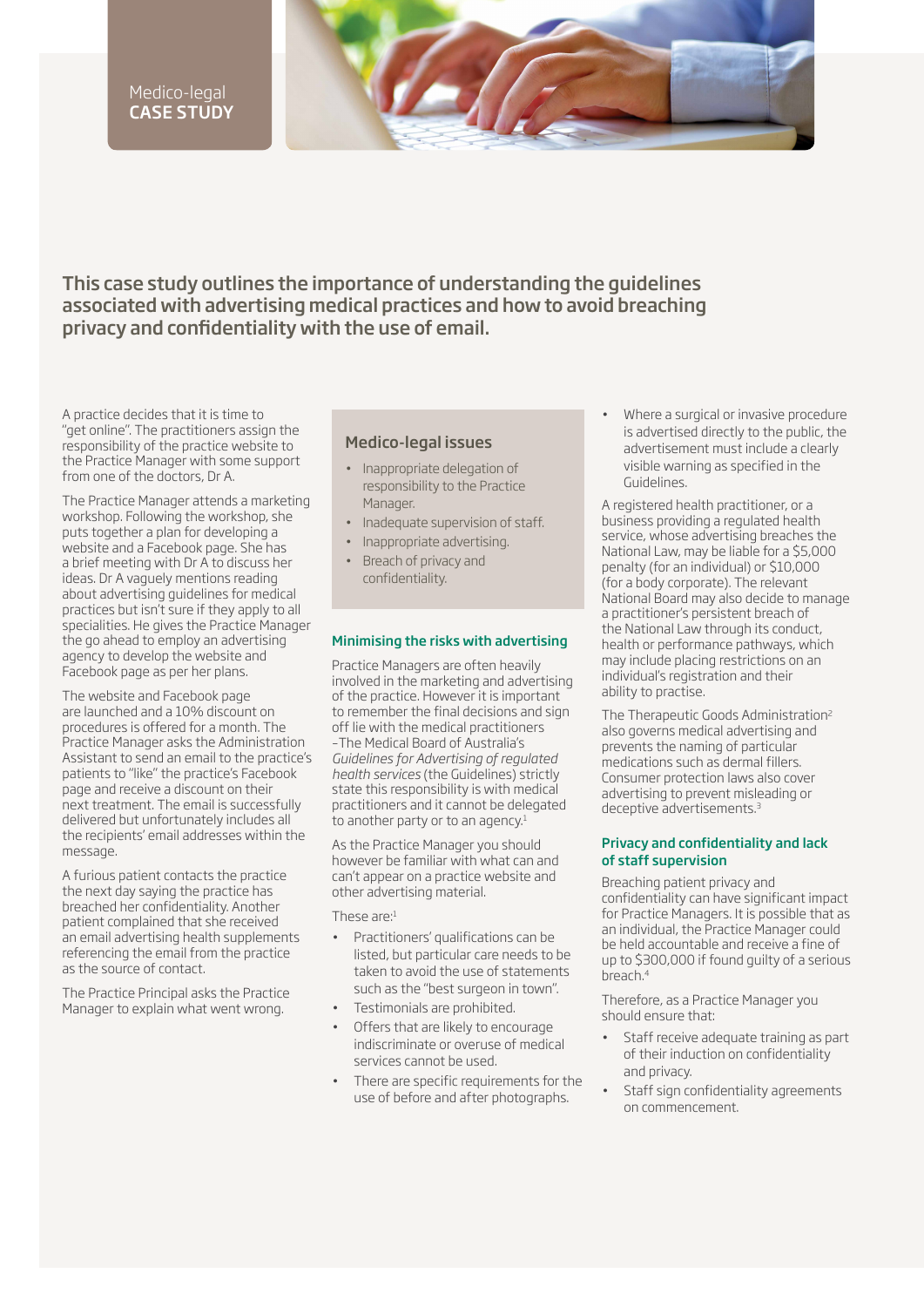### Breaching patient privacy and confidentiality can have significant impact for Practice Managers.

- Regular staff training is conducted.
- The practice has an up-to-date privacy policy and this is reviewed regularly.
- The practice complies with relevant College or speciality organisation guidelines regarding privacy.

### General risk management actions

Apart from the actions mentioned above, the following can also minimise the risks associated with emails and advertising, protecting practice staff, including the Practice Manager:

### Advertising

- Do not accept sole responsibility for the advertising of the practice. All advertising must be signed off by the practice principal before it is put in place.
- Familiarise yourself with and adhere to the Medical Board of Australia's: *Guidelines for advertising of regulated health services*, available at: medicalboard.gov.au/Codes-Guidelines-Policies.aspx and *AHPRA's Frequently Asked Questions; Advertising*, available at ahpra.gov. au/Legislation-and-Publications/ AHPRA-FAQ-and-Fact-Sheets/ advertising-faq.aspx.
- Where you are asked to liaise with an external agency, ensure the agency knows what your role in the process is.
- If before and after photographs are used, ensure proper written consent is obtained from the patient and is kept on the patient file. The patient's identity should never be included with the patient's photographs.

### Use of emails

- Limit the use of email between the practice and patients to administrative matters only, or decline to email patients.
- Use signs in the reception area to alert patients to the practice policy on email use.
- If email is used, ensure you have the patient's consent to being contacted via email.
- Always address patient complaints about breach of privacy and confidentiality quickly.
- Regularly check and update patient contact details including email.

You can also contact MDA National for assistance.

### Conclusion

The Practice Managers' liability for the breach of advertising guidelines may be covered under the Practice Indemnity Policy but clarification would be required to ensure this is the case. More importantly, there could be other ramifications such as dismissal.

The actions of the Administration Assistant and the Practice Manager in sending out an email that breaches confidentiality and privacy are more likely to be covered under the Practice Indemnity Policy as an unintentional breach of privacy – contact MDA National to discuss your specific situation.

For information about our Practice Indemnity Policy including why a practice needs its own indemnity policy see the back page or contact us for our Practice Health Check brochure to find out more.

- 1 Medical Board of Australia, *Guidelines for advertising of regulated medical services*. Available at: medicalboard.gov.au/Codes-Guidelines-Policies.aspx.
- 2 tga.gov.au/industry/advertising-schedule4 substances.htm.
- 3 *Competition and Consumer Act 2010* (Cth).
- 4 *Privacy Amendment (Enhancing Privacy Protection) Act 2012* (Cth).